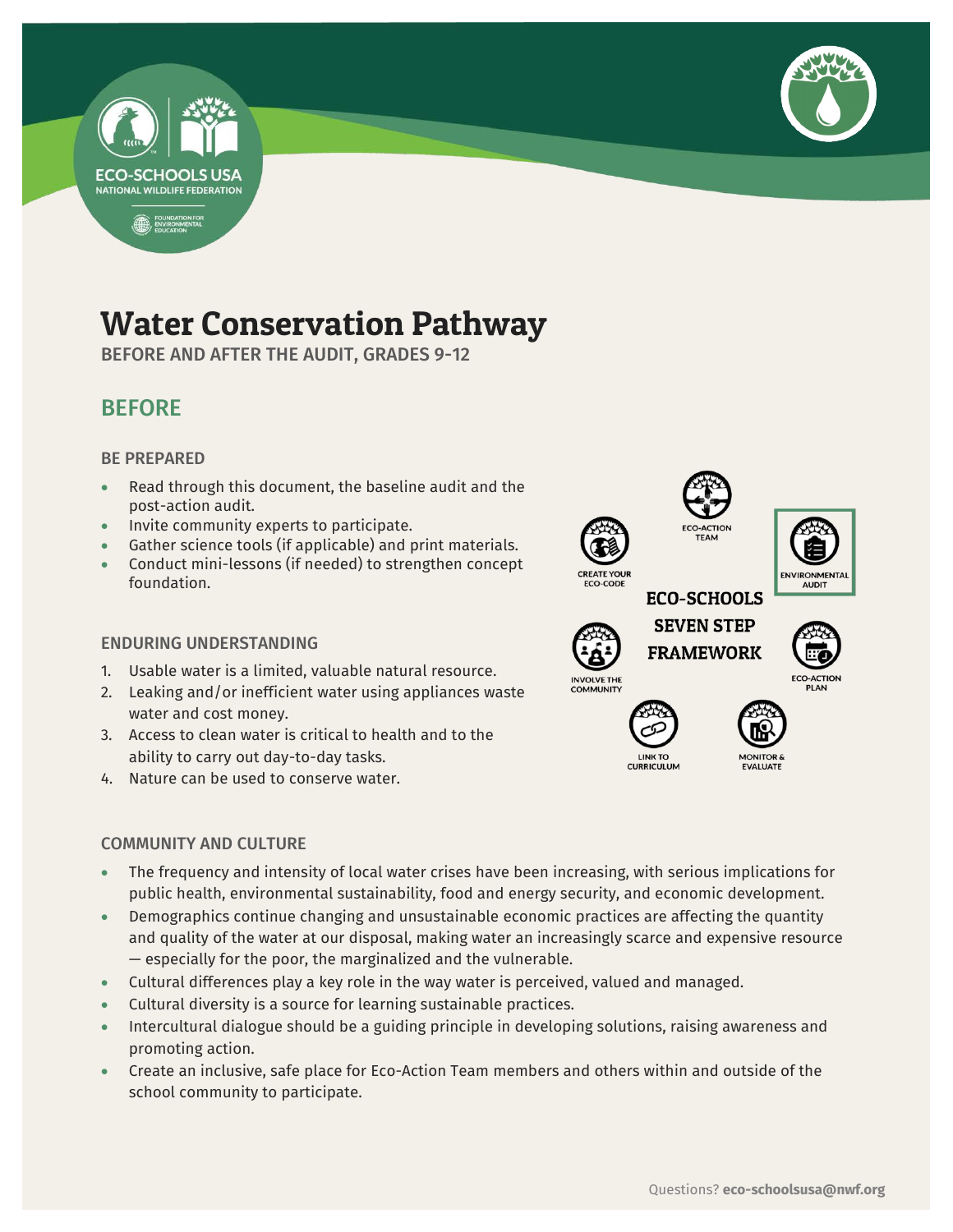## Conducting a Water Audit Grades 9-12



## INTERDISCIPLINARY CONNECTIONS

**RIOOL** 

- Language Arts Practice crafting communications based on audience and purpose. Students can hone skills to help them effectively communicate via blog, social media, letter writing, and journalism.
- Math Determine the number of drips per minute and calculate the total water lost over a day, week, month and school year.
- Technology Research the history of water using appliances. How has technology changed – become more water efficient? Brainstorm or develop new water efficient technology that can support the school's conservation efforts.
- Civics What are the laws regulating student access to clean water? How can students use the system to make real change? Who are the community leaders who fight for just and equitable conditions?



# SUSTAINABLE GWALS

In 2016, seventeen Global Goals for Sustainable Development were adopted by world leaders at a United Nations Summit. These goals universally apply to all countries, therefore Eco-Schools USA is committed to doing our part. Over the next fifteen years, efforts will be made by governments, institutions and citizens all across the globe to end all forms of poverty, fight inequalities and tackle climate change, while ensuring nobody is left behind.





Ensure inclusive and equitable quality education and promote lifelong learning opportunities for all.

Ensure availability and sustainable management of water and sanitation for all.

Learn more at [globalgoals.org](https://www.globalgoals.org/)

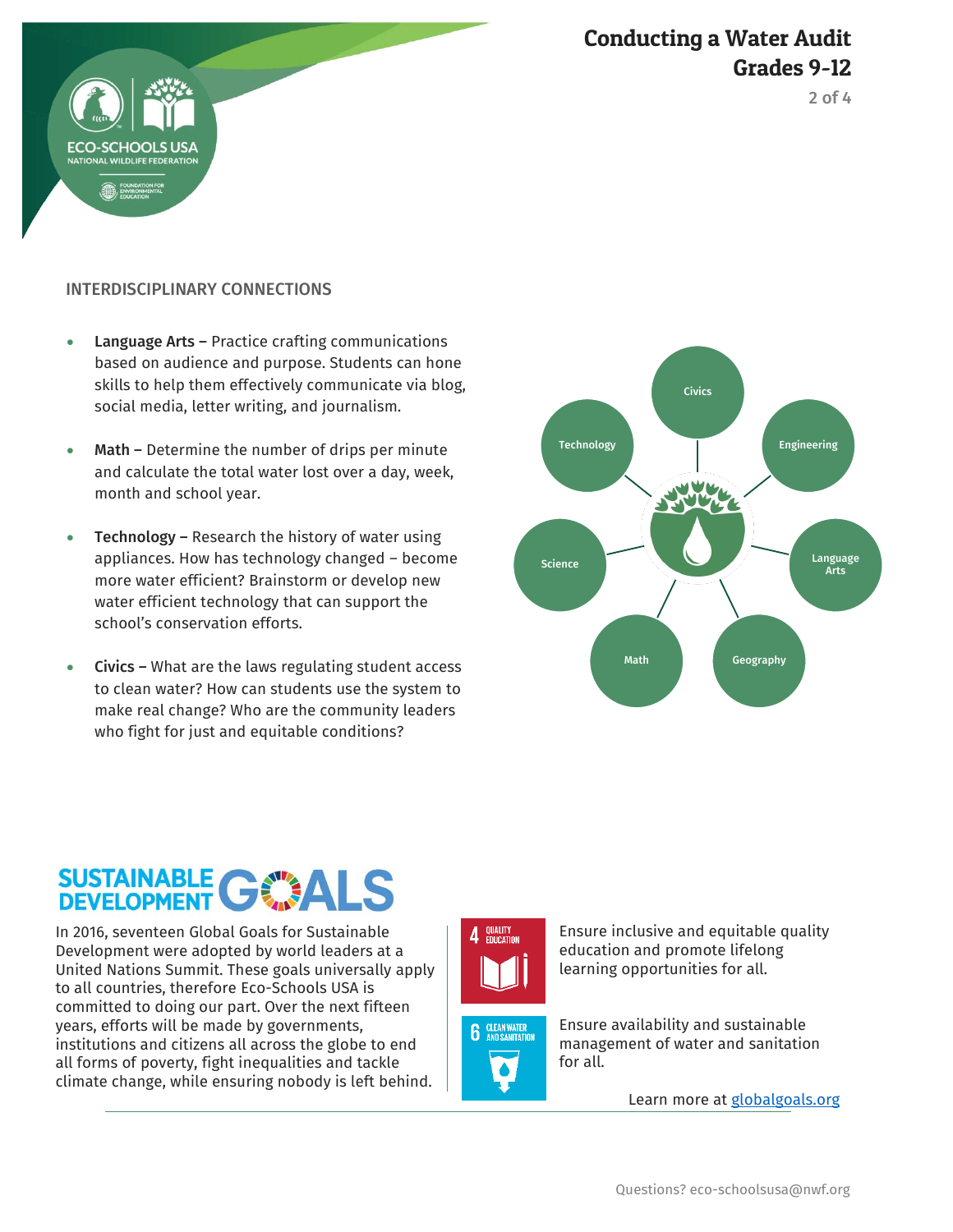



## GATHER THE FOLLOWING MATERIALS

• Student worksheet(s) Audit form Clip boards

**ECO-SCHOOLS** 

- 
- School map(s) inside and outside
- **Beaker, graduated cylinders or** other container used to measure volume
- - Stop watch or phone's built-in stop watch

## PROCEDURE

- 1. Before the audit, contact local experts who are willing to assist. These individuals can provide more in depth understanding and can help direct the team when questions arise and/or concerns arise.
- 2. Read through the audit. As an Eco-Action Team determine, based on the size of your school and the number of appliances/devices, how much time will be needed to complete the baseline or post-action audit.
- 3. Highlight the locations on the school maps where teams will collect data.
- 4. Conduct the baseline audit and make plans to conduct the post-action audit.
- 5. Analyze the results and develop an action plan.
- 6. Frequently communicate results and plans with the school and community.